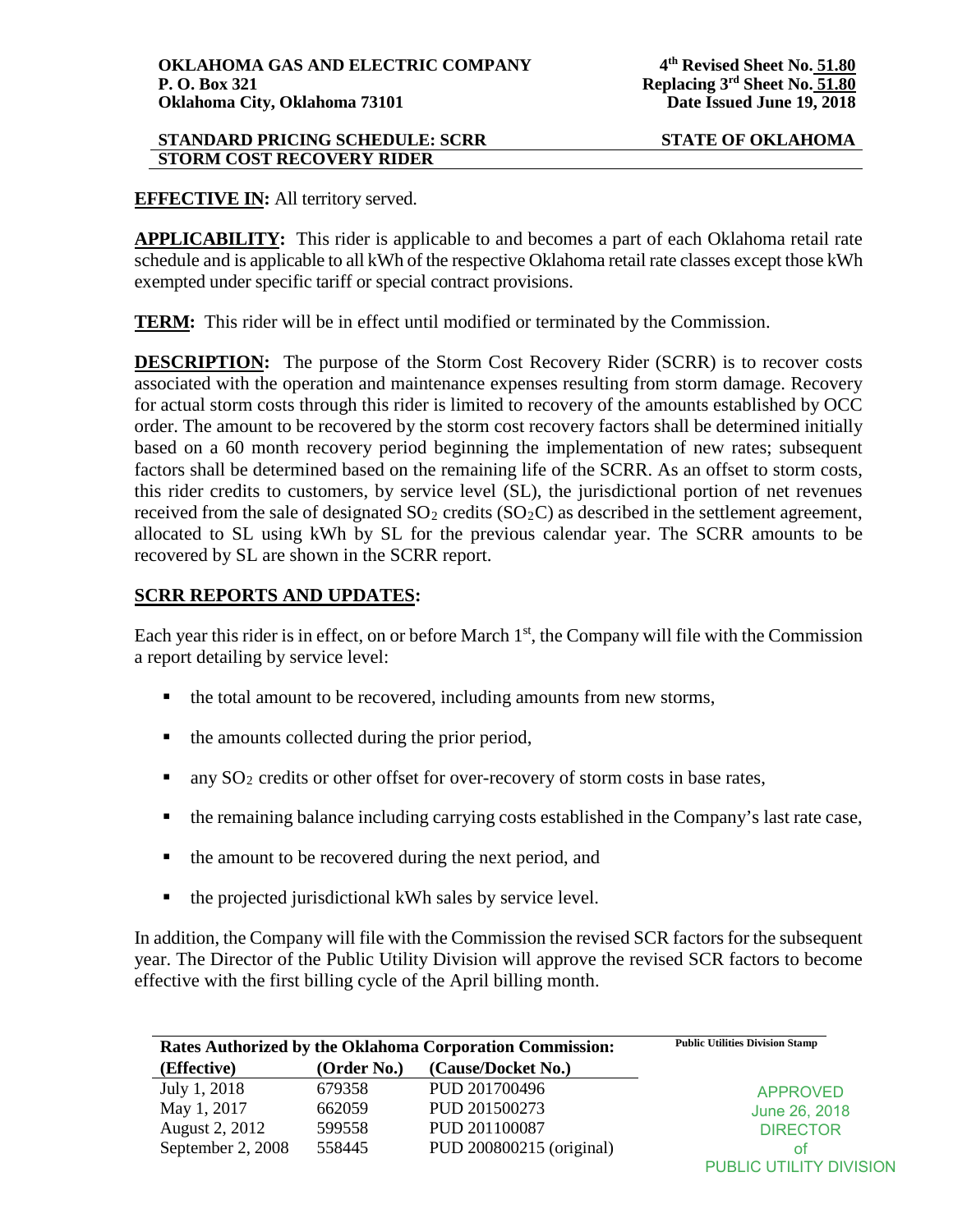#### **STANDARD PRICING SCHEDULE: SCRR STATE OF OKLAHOMA STORM COST RECOVERY RIDER**

### **CALCULATION METHOD FOR THE STORM COST RECOVERY FACTORS (SCRF):**

The SCRFs are calculated annually. The formula for calculation is as follows.

- SL SCRF ( $\$$  per kWh) = SL SCRA  $\div$  SL projected annual kWh sales;
	- where: the SL SCRA is the annual SCR amount to be recovered from a SL customer group through the SL SCRF.

The SL SCRA will be calculated by the Company and filed in the SCR rider report with the Commission. The calculation of the initial SL SCRF is shown as Attachment 1 to this rider. Revisions to the factors will be shown on subsequent updates to Attachment 1.

**FINAL TRUE-UP:** Any final Over/Under recoveries will pass to customers through the Fuel Cost Adjustment ("FCA") rider.

| Rates Authorized by the Oklahoma Corporation Commission: |             | <b>Public Utilities Division Stamp</b> |                                |
|----------------------------------------------------------|-------------|----------------------------------------|--------------------------------|
| (Effective)                                              | (Order No.) | (Cause/Docket No.)                     |                                |
| July 1, 2018                                             | 679358      | PUD 201700496                          | <b>APPROVED</b>                |
| May 1, 2017                                              | 662059      | PUD 201500273                          | June 26, 2018                  |
| August 2, 2012                                           | 599558      | PUD 201100087                          | <b>DIRECTOR</b>                |
| September 2, 2008                                        | 558445      | PUD 200800215 (original)               | οt                             |
|                                                          |             |                                        | <b>PUBLIC UTILITY DIVISION</b> |